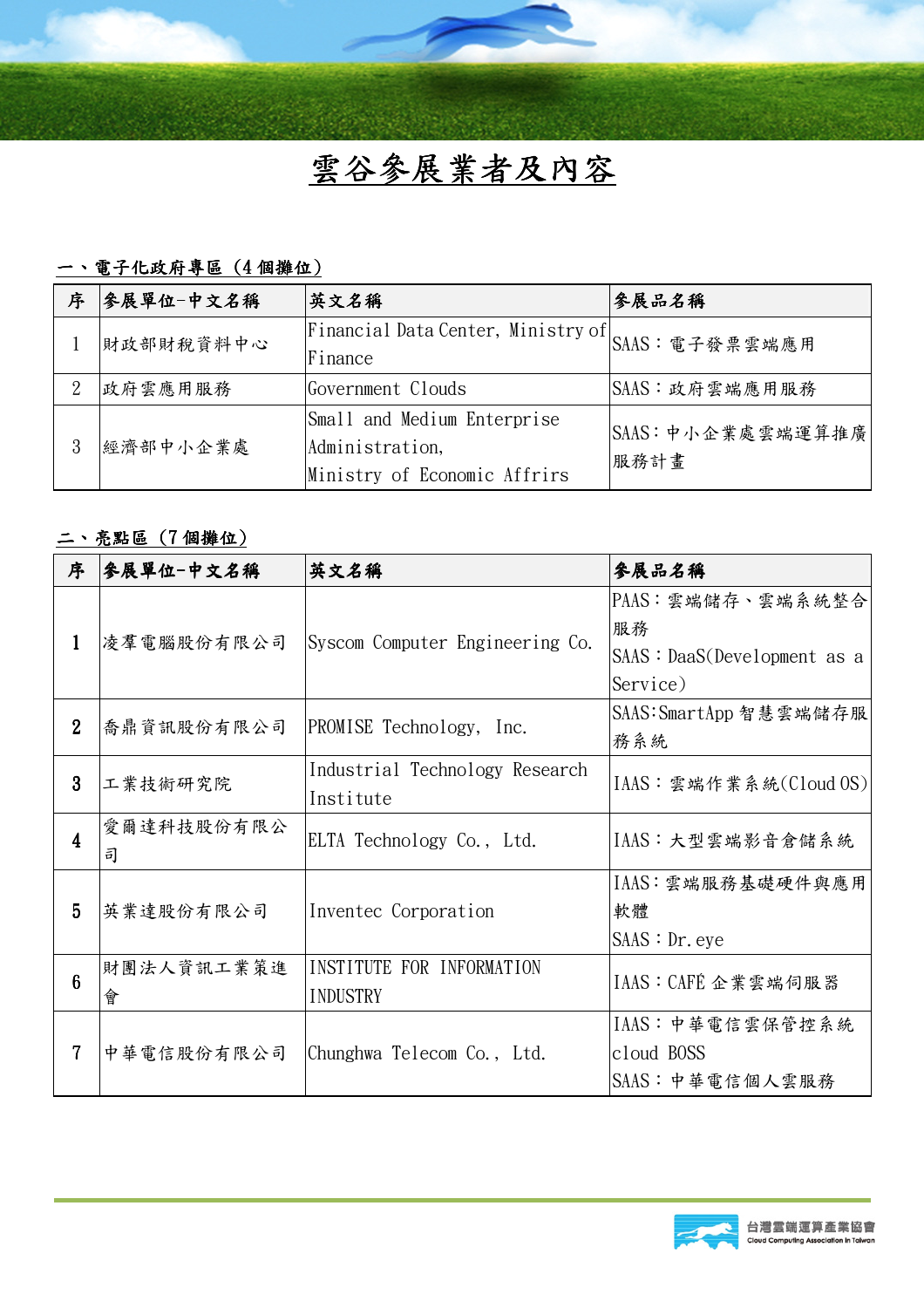## 三、一般區(21 個攤位)

| 序              | 参展單位-中文名稱                          | 英文名稱                                     | 參展品名稱                                                                    |
|----------------|------------------------------------|------------------------------------------|--------------------------------------------------------------------------|
| $\mathbf{1}$   | 美商英特爾亞太科技有<br>限公司台灣分公司(展場<br>寫英特爾) | <i>Intel</i>                             | IAS: Cloud in a Box                                                      |
| $\overline{2}$ | 騰雲計算股份有限公司                         | TCloud Computing Inc.                    | IAAS: ElasterStack<br>PAAS : Safe Sync<br>SAS : Big Data Platform        |
| $\overline{2}$ | 趨勢科技股份有限公司                         | Trend Micro Incorporated                 | IAAS: Deep Security<br>SAAS: Worry_Free Business<br>Security Services    |
| 3              | 台灣大哥大股份有限公<br>司                    | Taiwan Mobile Co., Ltd.                  | IAAS:雲端基礎設施服務                                                            |
| 4              | 叡揚資訊股份有限公司                         | Galaxy Software Services<br>Corporation  | SAAS: 愛報告 Vis-a-Vis 雲端報<br>告管理服務、愛顧客 VIdegree<br>雲端顧客關係維繫服務              |
| 5              | 關貿網路股份有限公司                         | TRADE-VAN INFORMATION SERVICES<br>CO.    | SAAS:雲端加牘服務領導者-關<br>貿網路股份有限公司、貨況即時<br>追蹤及監控服務                            |
| $\overline{6}$ | 嘉惠科技股份有限公司<br>(展場名稱寫嘉惠集團)          | Knovia Group                             | SAAS: 數位出版雲-幼兒生命教<br>育、雲端新媒體中心-HR雲端新<br>媒體、智慧型企業雲端學習中心<br>$-0$ rcacenter |
| $\overline{7}$ | 互動國際數位股份有限<br>公司                   | Interactive Digital Technologies<br>Inc. | IAAS: 桌面虛擬化應用                                                            |
| 8              | 聚碩科技股份有限公司                         | Sysage Technology Co., Ltd               | IAAS: IBM Virtualization<br>Automation of Cloud                          |
| 9              | 瑞紅科技股份有限公司                         | AcroRed Technologies, Inc.               | IAAS: AIS-F8000 系列、<br>AIS-U16xG 系列、iSCSI 雲端儲<br>存器之進階功能                 |
| 10             | 緯創資通股份有限公司                         | Wistron Corporation                      | IAAS:貨櫃型資料中心管理系統                                                         |
| 11             | 明泰科技股份有限公司                         | Alpha Networks Inc.                      | IAAS: AXS-3600-32S 24 埠萬兆<br>機櫃頂端交換機、24 埠千<br>3 層<br>兆2層 機櫃頂端交換機         |
| 12             | 原形研發股份有限公司                         | inXtron, Inc.                            | PaaS: (MyCloud Mini) 迷你筋斗<br>雲                                           |